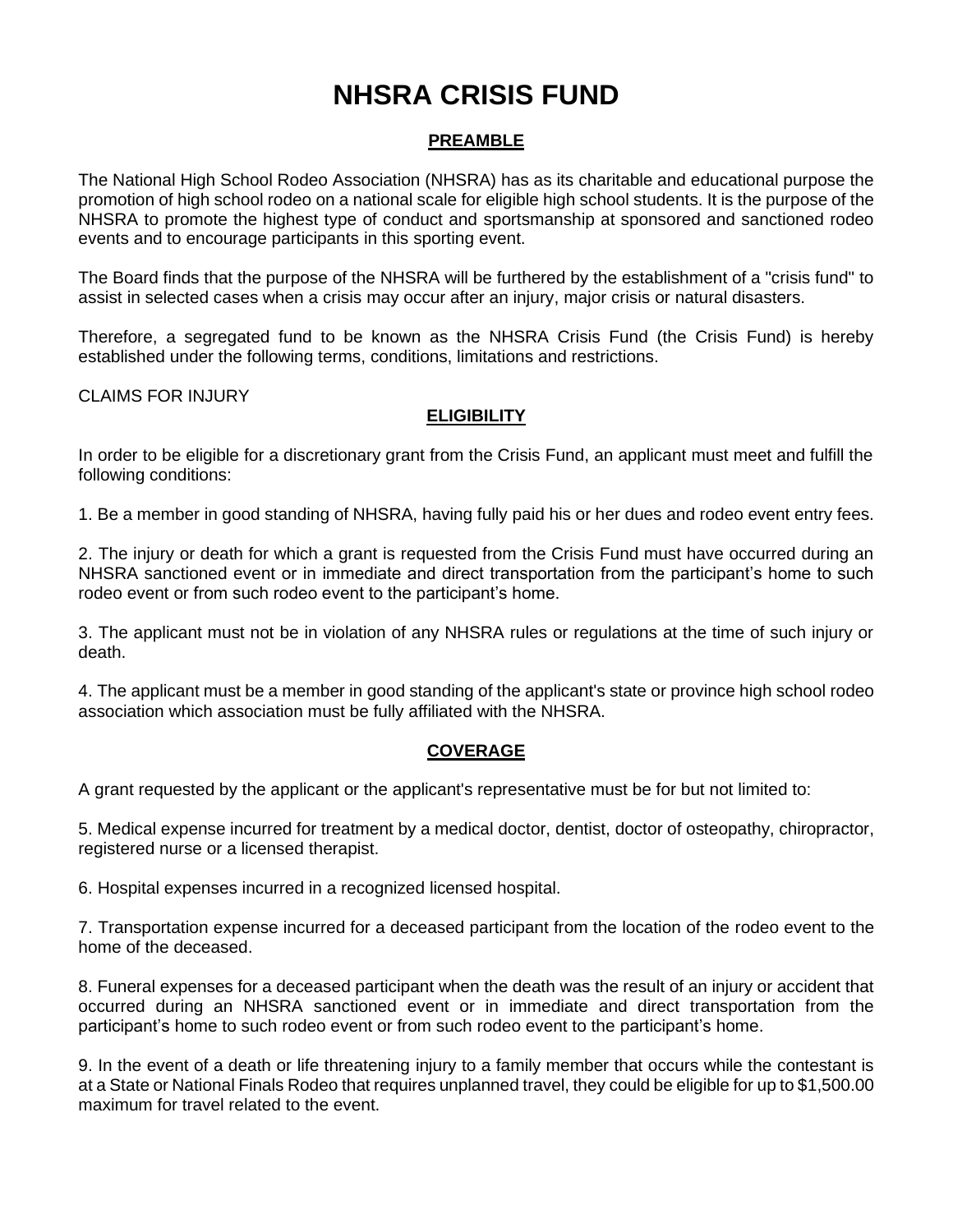## **CONDITIONS AND CIRCUMSTANCES**

10. In making its grant decision, the NHSRA shall take into consideration all circumstances considered relevant in its sole discretion, including but not limited to:

- a. Participants other resources and liabilities;
- b. Participants family resources and liabilities;
- c. The nature of the accident and injury;
- d. The severity of the injury;
- e. The probable duration of the injury;
- f. The resulting death of the participant due to such injury;
- g. The extent of insurance coverage and other support available to the participant;
- h. The nature and duration of the injured party's involvement with or contribution to the sport of National High School Rodeo:
- i. Special needs of the participant (such as wheelchairs, ramps, orthopedic saddles, specifically equipped vehicles, leg braces, etc.); and
- j. The nature and extent of the participants and participant's family needs.

11. Such grant shall be paid to or on behalf of such eligible participant as soon as practical after application and approval by the NHSRA Board or its nominee.

12. It is understood that such grants are totally discretionary by the executive committee or its nominee and are subject to such application forms, rules, regulations, standards or requirements as made from time to time and to be adopted by the executive committee.

13. The Crisis Fund may be terminated at any time and for any reason or no reason solely in the discretion of the NHSRA Board of National Directors.

14. The Crisis Fund Committee shall act as a crisis review committee. The NHSRA Executive Director shall have authority and discretion to grant in a summary fashion with or without formal application an amount not to exceed two thousand five hundred dollars (\$2,500.00), subject to the funds being available in the Crisis Fund, to any single eligible injured participant and shall report such action forthwith. The Crisis Fund Committee may allow additional grants from the Crisis Fund in their sole and only discretion but a Crisis Fund grant shall not exceed fifteen thousand dollars (\$15,000.00), subject to the funds being available in the Crisis Fund, to any single eligible participant.

a. Additional funds may be granted at the discretion of the Crisis Fund Committee.

b. In the event of a catastrophic injury, additional funds may be granted at the discretion of the Crisis Fund Committee.

15. Grants shall not be made from the Crisis Fund for property damage such as injury or death of animals, damage to vehicles, trailers, stock, tack, or other equipment [except that the NHSRA may in the sole discretion assist an injured party with payment for emergency repairs, transportation, food, clothing or housing in order to assist the injured participant to return home. Such award shall not exceed one thousand dollars (\$1,000.00), subject to the funds being available in the Crisis Fund.]

16. It is understood and agreed that the Crisis Fund is not insurance of any kind but rather a total discretionary grant that may be made to or on behalf of an eligible NHSRA participant injured or deceased as provided for herein.

17. The Crisis Fund shall be a segregated fund and budgeted and accounted for separately from all other National High School Rodeo funds.

18. Contributions may be solicited from sponsors and others to the Crisis Fund but in no event shall a contributor have any authority or discretion as to the conditions for, restrictions on or any other matter